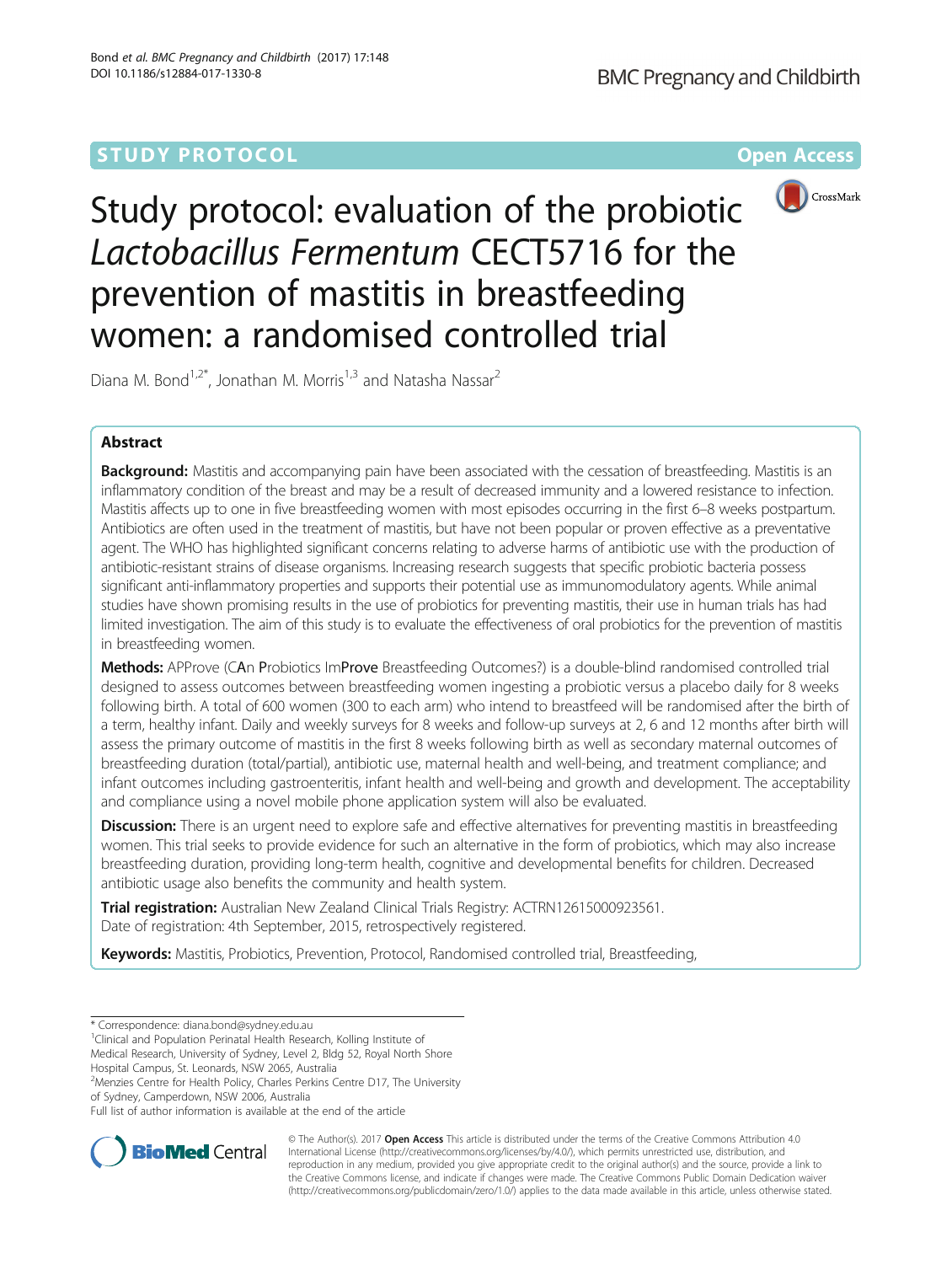### Background

Breastfeeding has been consistently shown to be protective against a broad range of immediate and long term infant and maternal health outcomes [\[1](#page-6-0)–[3](#page-6-0)]. International guidelines recommend exclusive breastfeeding for all babies in the first 6 months of life as it provides the best nutritional start for infants and promotes their healthy growth and development. Given the positive benefits of breastfeeding, it is of concern that the 2010 Australian Institute of Health and Welfare (AIHW) National Health Survey reported less than 15% of women exclusively breastfeeding at 5 months of age, despite a 96% initiation rate at birth [[4\]](#page-7-0). These findings suggest that more resources and research are required to identify and treat the underlying causes of breastfeeding cessation in order to extend the overall duration and improve long term maternal and child health outcomes.

Mastitis and the pain associated with the condition have been shown to be associated with the cessation of breastfeeding [[5](#page-7-0)–[7](#page-7-0)]. The World Health Organisation (WHO) defines mastitis as an inflammatory condition of the breast, which may or may not be accompanied by infection [\[8\]](#page-7-0). It occurs in 15–21% of breastfeeding mothers in Australia [[9](#page-7-0)–[11](#page-7-0)]. Most episodes occur in the first 6–8 weeks postpartum but can occur at any time during breastfeeding [\[12](#page-7-0)]. Almost one-third of women experience a recurrent episode [\[13](#page-7-0)–[15](#page-7-0)], and up to 3% of women with mastitis develop a breast abscess, often necessitating hospitalisation [\[16, 17](#page-7-0)].

Little is known about the epidemiology and pathogenesis of this common condition [\[7\]](#page-7-0). Though not well described, the risk factors appear to be associated with milk stasis, nipple damage and maternal fatigue [[8](#page-7-0), [9](#page-7-0)]. Cracked nipples may facilitate entrance of microorganisms through the skin, and incomplete emptying of the breasts may result in milk stasis which provides a susceptible and receptive culture media for microorganisms. Decreased immunity and a lowered resistance to infection may be a result of maternal fatigue [[8, 18](#page-7-0)–[20](#page-7-0)]. Other risk factors include a history of mastitis with a previous child, using an antifungal nipple cream and using a manual breast pump [[7](#page-7-0), [21](#page-7-0)].

Current management of mastitis generally centers on symptom management (i.e. applying hot/cold compresses, analgesics), encouragement of the continuation of breastfeeding (including fully emptying the affected breast, feeding more frequently, and changing feeding positions often), and antibiotic therapy [[7](#page-7-0), [22\]](#page-7-0). A Cochrane review examining the effectiveness of antibiotic therapies in treating symptoms of mastitis in breastfeeding women showed a trend towards a benefit of treatment, but only 2 trials were included and were of limited quality, with one conducted over 30 years ago. As such, authors deduced there was insufficient evidence to confirm or refute the use of antibiotics in the treatment of lactational mastitis [\[23\]](#page-7-0).

Optimal management for the prevention of mastitis is not known. A Cochrane review specifically aimed to assess the effects of preventative strategies for mastitis and the subsequent effect on breastfeeding duration also showed insufficient evidence as to the effectiveness of a range of interventions [\[24\]](#page-7-0). These interventions included education on breastfeeding, changes in breastfeeding habits, hot/cold packs, relaxation techniques, and use of prophylactic antibiotics to prevent recurrence. Only three trials examining the effect of antibiotics were included and although no significant difference in the incidence of mastitis was found, a trend towards a reduced effect was reported (risk ratio (RR) 0.43; 95% confidence interval (CI) 0.11 to 1.61). When one of the trials amongst HIV infected women was excluded, the two remaining studies reported a 67% and 76% reduction in mastitis with antibiotic prophylaxis, respectively [[17](#page-7-0), [25](#page-7-0)]. However, all trials were inadequately powered or prematurely stopped due to concerns related to the adverse harms of antibiotic use, issues related to side effects, patient compliance, and attitudes [[17](#page-7-0), [25](#page-7-0)]. The review concluded that the use of antibiotics in the absence of clear indications resulted in no benefit and could lead to harm, not just for the participants, but in the production of antibiotic-resistant strains of the organisms. [[17](#page-7-0), [24](#page-7-0), [25\]](#page-7-0) Authors of the Cochrane review recommended future studies should consider implementation of strategies to improve adherence such as extended consultation time with participants when recruiting participants to explain and reinforce instruction; designing interventions such as tailoring drug regimens to patient lifestyle; frequent follow up when initialising or changing treatment regimes; and the use of reminder calls and alerts to keep participants focused [[24](#page-7-0)].

The underlying biological pathogenesis of mastitis is important when considering management options. Mastitis is characterised by the presence of the main aetiological agents of infection, staphylococci and streptococcal organisms. The mastitis causing strains, mainly staphylococcus aureus and streptocococcus epidermidis usually display two common properties; resistance to antibiotics and a high ability to form biofilms, which may explain their resistance to a wide range of antibiotic therapies and resultant recurrence of disease [\[26\]](#page-7-0). A recent WHO report outlines the growing public health concern related to antimicrobial resistance. The report stresses that resistance of common bacteria to antimicrobial drugs has reached alarming levels, with available options for treating infections becoming increasingly ineffective [[27](#page-7-0)]. Further, authors stress the importance of actively seeking safe and effective alternatives to antibiotics.

Probiotics, with their increasing recognition and use in recent years, may provide one such alternative. Probiotics are live microorganisms that when administered in adequate amounts are thought to confer a beneficial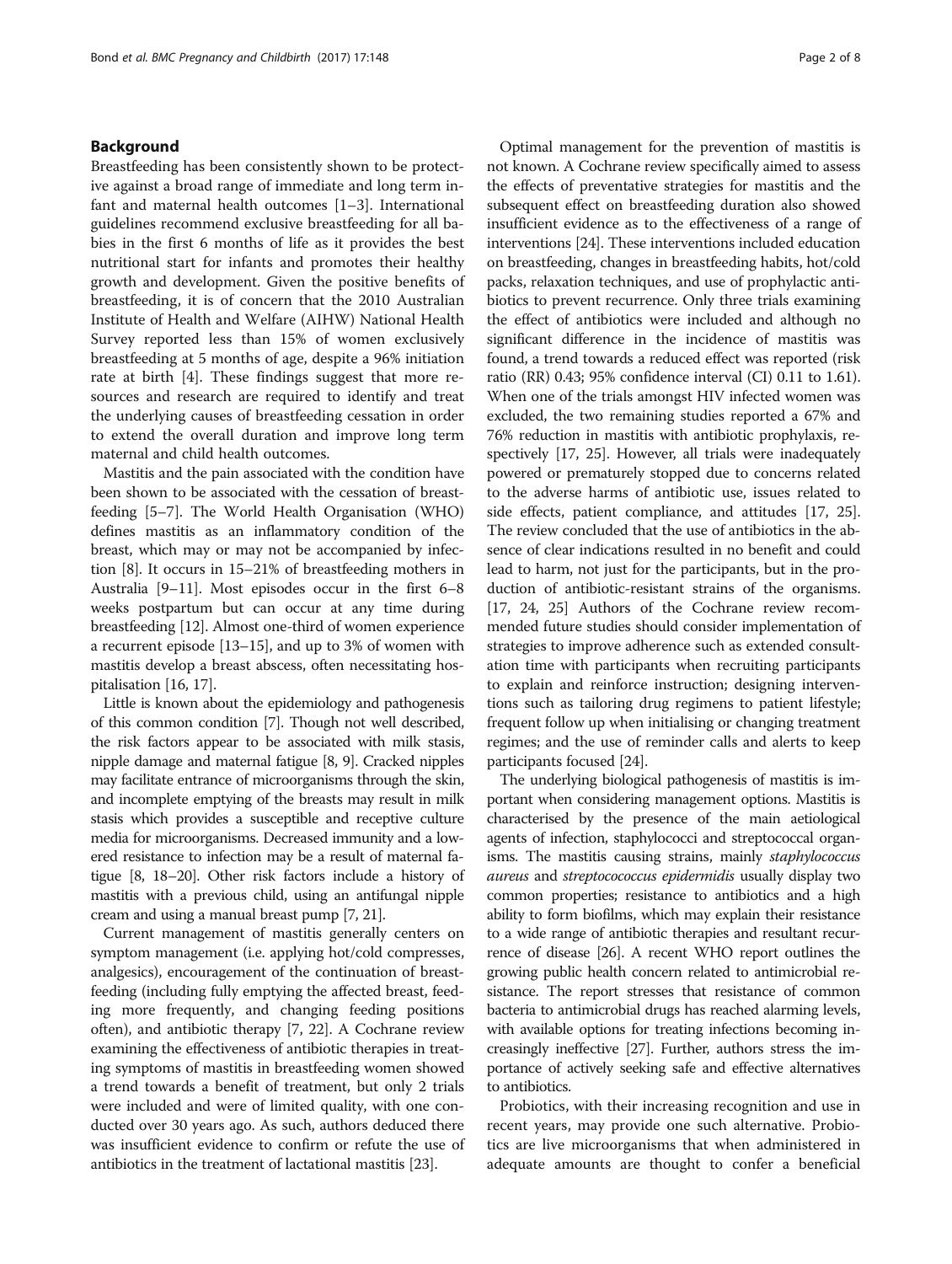effect to the host [[28](#page-7-0)]. Research indicates that specific probiotic bacteria possess significant anti-inflammatory properties comparable to a therapeutic pharmaceutical agent and supports their potential use as immunomodulatory agents [[29](#page-7-0)]. Given the gut microbiota is a critical stimulus for the adequate maturation and function of the immune system [\[30\]](#page-7-0), oral administration of probiotics to women during the early postnatal period to modulate microbiota composition is thought to provide an effective dietary strategy to reduce the risk of infection and disease [[31](#page-7-0)].

Although the knowledge of the commensal and/or potential probiotic bacteria that exist in milk of healthy women is limited, bacteria commonly isolated from this substrate include staphylococci, streptococci, micrococci, lactobacilli and enterococci. Of these, lactobacilli are considered to constitute the primary microbiological barrier to infection by intestinal and urogenital pathogens. Thus, breast milk of healthy woman may be a source of potentially probiotic or biotherapeutic lactobacilli with a role in protecting mothers and/or infants against infectious diseases. In contrast, mastitis, characterised by inflammation of one or more lobule of the mammary gland, usually has an infectious origin involving staphylococci, streptococci, and/or corynebacteria, with staphylococcus aureus thought to be the main aetiological agent of acute mastitis [[32](#page-7-0)]. A number of studies have demonstrated that administration of probiotic bacteria, particularly the lactobacilli strain isolated from human milk, has the potential to prevent and treat maternal breast infections caused by Staphalycoccus aureus [\[26](#page-7-0), [32](#page-7-0)–[35\]](#page-7-0); the key mechanism for this probiotic treatment of mastitis being related to the stimulation of the host intra-mammary immune system. Moreover, findings from a recent randomised trial revealed that two strains of lactobacilli, Lactobacillus salivarius and Lactobacillus fermentum provided some evidence as to their effectiveness as alternatives to antibiotics for the treatment of mastitis [\[36\]](#page-7-0). One of these strains, Lactobacillus salivarius, has recently been investigated for the prevention of mastitis [[37](#page-7-0)]. This study, along with previous animal studies have shown promising results [\[38\]](#page-7-0). However, due to the limited evidence, there is a need for more thorough investigations of the use of oral probiotics for the prevention of mastitis.

The use of probiotic bacteria during pregnancy and postpartum has also been proposed as a means of modulating maternal infection or inflammatory processes [\[39\]](#page-7-0) and to support immune development in the infant [\[31\]](#page-7-0). Breastfed infants of mothers who consumed specific probiotics in the early postpartum period reported fewer gastrointestinal symptoms [[31](#page-7-0)], while risk of atopic eczema, allergy and asthma was shown to confer some benefit during the first 2 years of life by some studies, but not in others [[40](#page-7-0)]. Further studies with longer follow-up and amongst specific

maternal populations most likely to benefit from probiotics, have been recommended. Reassuringly, the probiotic studies that have been performed in postpartum women did not report any major side effects to the mother or infant [[39](#page-7-0)]. Maternal side effects of mild gas or bloating were occasionally noted.

To date, evidence suggests that probiotics may provide an effective measure and alternative to antibiotics in the treatment of lactational mastitis and that postpartum use may also confer additional benefit to the infant. Thus, the efficacy of probiotics in the prevention of mastitis in breastfeeding women should be evaluated.

### Methods/Design

### Aim

The primary aim of the APProve (CAn Probiotics Im-Prove Breastfeeding Outcomes?) study is to evaluate the effectiveness of oral probiotics for the prevention of mastitis in breastfeeding women. Secondary aims will assess maternal breastfeeding outcomes, infant infections including gastroenteritis, and the acceptability of a novel mobile phone application system.

### Hypotheses

The primary hypothesis is that regular ingestion of the probiotic Lactobacillus Fermentum CECT5716 by women in the first 2 months following birth will decrease the incidence of mastitis in breastfeeding women.

The secondary hypotheses are that exposure to probiotics may also confer a benefit to breastfeeding mothers and reduce risk of infection among infants, particularly gastroenteritis. Furthermore, that the use of a mobile phone application system will provide a novel means of interacting with participants and improve participant compliance, completeness of data collection and reduce recall bias.

### Study design

A double-blind randomised controlled trial will be conducted to assess the outcomes amongst breastfeeding women ingesting a probiotic versus a placebo.

#### Setting

The study will be conducted at the Royal North Shore Hospital, Northern Sydney Local Health District (LHD); the Royal Prince Alfred Hospital, Sydney LHD; and the Royal Hospital for Women, South Eastern Sydney LHD; in New South Wales, Australia. The annual number of births at each site are 2600, 5000 and 5000, respectively. Ethics approval for this study has been given by the Northern Sydney Local Health District Human Research Ethics Committee: HREC/14/HAWKE/358 with site specific governance approval provided prior to commencement from each site. The trial is registered with the Australian New Zealand Clinical Trials Registry: ACTRN12615000923561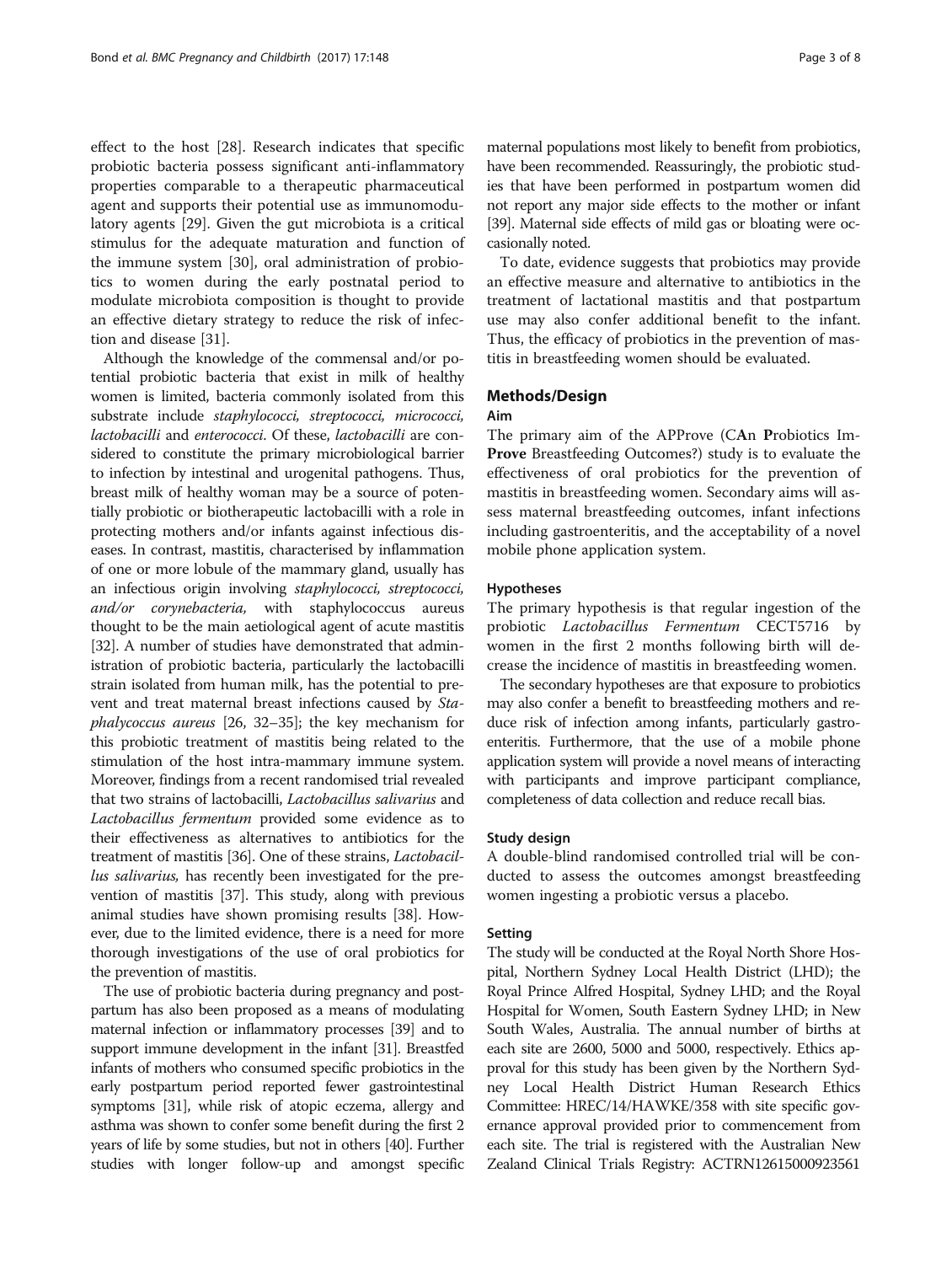and conducted according to standardised Good Clinical Practice guidelines.

### Participants/eligibility criteria Inclusion criteria

Women ≥18 years of age who have delivered a singleton baby at 37 weeks' gestation or later will be invited to participate in the trial. They will currently not be taking commercial probiotics containing Lactobacillus fermentum; and will own a smartphone. Their intention at the time of consent will be to breastfeed their baby for at least 2 months following birth.

### Exclusion criteria

Women with a history of Raynaud syndrome will not be eligible to participate in the trial. Any delivery/breast complication rendering the infant unable to breastfeed will be excluded. Women unable to speak/understand English will not be consented.

### Study procedures

The study schema is presented in Fig. 1. Study schema of procedures and timing of data collection for eligible women will be identified and approached by a local researcher in the postnatal ward within 72 h of birth. The researcher will explain the trial, review the Participant Information Sheet, obtain written informed consent and collect baseline data. Women will be reminded that they may withdraw from the trial at any time.

### Randomisation

Randomisation to either "probiotic" or "placebo" will take place immediately after consent within 72 h of birth. The randomisation schedule will be prepared and centrally administered by a researcher not involved in patient care. A computer random number generator will be used to prepare the randomisation schedule in blocks of 4 and 6, and stratified by the incidence of previous mastitis. The randomisation sequence will be concealed until all data has been collected. The participant and researcher will be blinded as to treatment allocation. Participants using the mobile phone application system (APProve-Lite) will be

randomised via a central password-protected web-based application developed by the APProve clinical trial unit. Concealment for participants using the 'standard' approach (not the APProve-Lite system) will be via opaque, sealed envelopes.

#### Intervention

The participant will be given an 8 week supply of her allocated treatment. The probiotic sachets and placebo sachets will be identical in every respect except for the Lactobacillus Fermentum CECT5716  $(1 \times 10^{10} \text{ CFU/mL})$ ingredient contained in the probiotic. Participants will be advised to take one sachet daily, preferably at the same time each day for a period of 8 weeks following the birth of her baby. As it is recommended to store the product below 25 °C, participants will be asked to refrigerate the boxes of sachets at home. The contents of the sachet should be mixed with water, juice or milk, stirred and consumed immediately. Women will be advised not to make up for missed doses by double-dosing, but rather to continue their daily routine as soon as possible. The number of unused sachets will be collected by the research coordinator at the end of the 8-week period.

Participants will be encouraged to maintain routine health care. If antibiotics are prescribed, women will be encouraged to continue with their treatment regime, but advised to take the treatment sachet at least 2 h after taking the antibiotic.

Participants using the APProve-Lite system (APP) will receive daily questionnaires collecting data on treatment intake, breast pain, infection symptoms and infant feeding. Weekly questionnaires will collect data on maternal and infant well-being, unscheduled doctor's visits, and medication intake. Women not using APProve-Lite will receive an 8-week calendar diary to record their daily responses, along with a weekly questionnaire accessed by an emailed web-link.

#### Follow-up

Follow-up assessments will be conducted at 2, 6 and 12 months postpartum via postal questionnaire, email weblink, or the study APP depending on the participant's

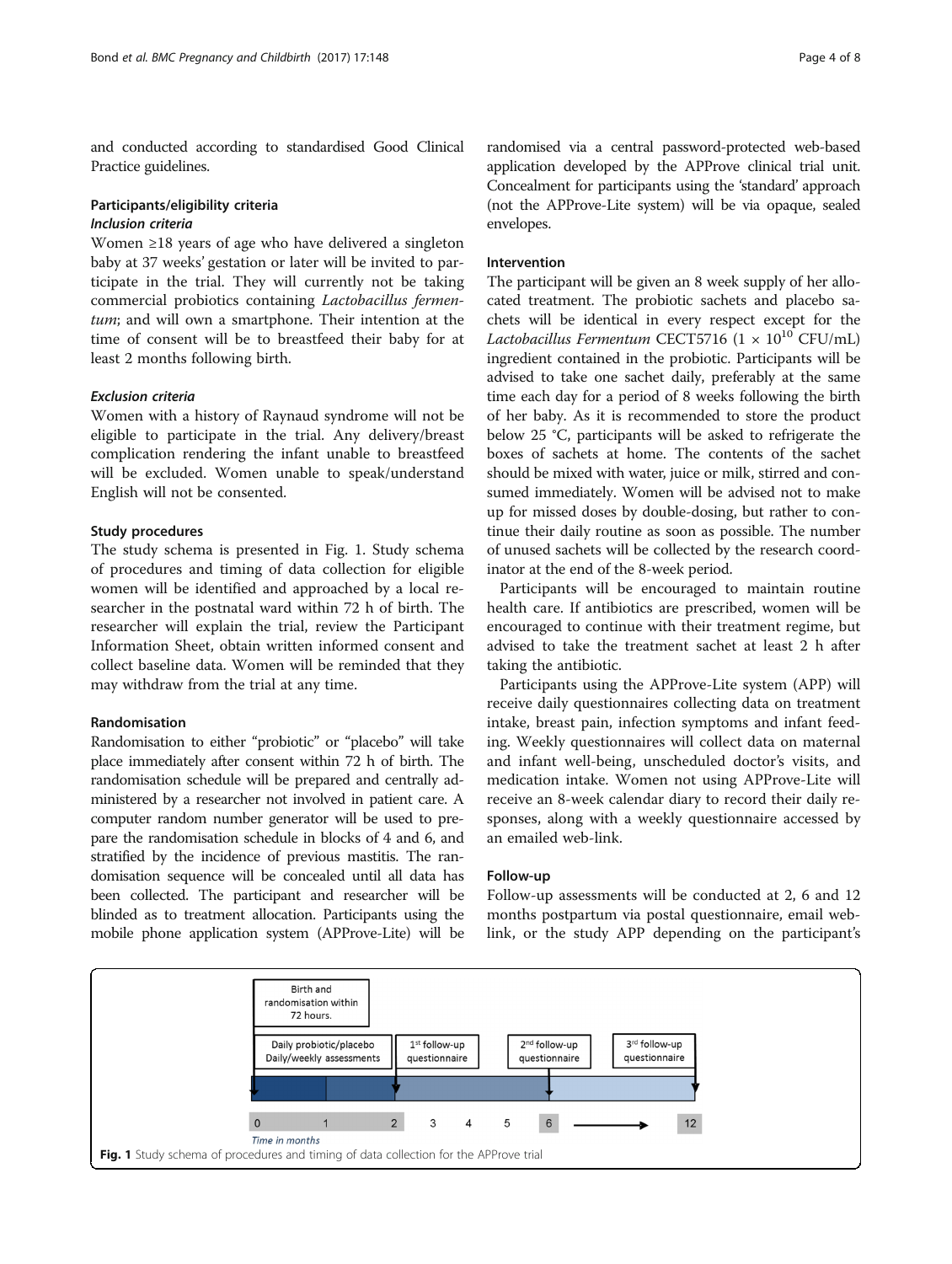preference. Non-APP participants will receive the questionnaire in a web-link sent by email. The questionnaires will be self-completed and assess general maternal and infant well-being, stress levels, hospital/doctor visits, recurrent symptoms, and maternal/infant feeding practices, and will utilize validated patient surveys including the SF-12 Quality of Life Questionnaire [\[41\]](#page-7-0) and the State-Trait Anxiety Inventory (STAI-6) [\[42](#page-7-0)].

### Outcome measures

The primary outcome will be defined as the incidence of mastitis up to 8 weeks following birth as measured by:

- 1) Clinical diagnosis of mastitis OR
- 2) At least two of the following breast symptoms: pain, redness/inflammation, lump/swelling AND at least one of the following systemic symptoms: flu-like symptoms (body aches, headaches and chills) or fever ≥38°C. These symptoms must be present for at least 24 h [\[43\]](#page-7-0).

Secondary maternal outcomes will include breastfeeding duration (total/partial), recurrence of mastitis, development of breast abscess, cracked nipples, use of antibiotics, overall maternal health and well-being, breastfeeding support, number of doctor's visits for probable mastitis, overall doctor's visits, adverse effects of treatment, and incidence of primary mastitis between 2 and 6 months postpartum. Maternal lifestyle factors which may affect breastfeeding outcomes will also be assessed. Acceptability and compliance of the trial product and the APProve-Lite system will also be examined as well as preference for method of postnatal questionnaires.

Secondary infant outcomes will include growth (height and weight) and well-being in the first year of life (measured at 2, 6 and 12 months as assessed via self-report of health conditions including infections (gastrointestinal, respiratory), doctor's visits, admission to hospital, allergic reactions and/or use of antibiotics.

### Data collection

To assess the comparability of the study groups, baseline demographic and medical information will be collected at the time of entry into the study. The baseline assessment will include maternal age, socio-demographic data, smoking and alcohol use, infections during pregnancy, allergies, use of vitamins/supplements/probiotics in the previous month, history of prior pregnancies and lactations including previous mastitis and breastfeeding duration, and recent use of antibiotics. This information will be obtained from the participant and/or her medical record.

At the time of discharge, data related to the birth and infant feeding will be collected to evaluate the impact of events and outcomes around the time of birth on infant feeding practices. This information will be ascertained from both the participant and medical records and will include site, gestation at birth, mode of birth, antibiotics during labour, birth or postpartum, complications of birth, length of hospital stay and initiation of infant feeding. Baseline infant data on general characteristics and well-being will also be collected. This will include information on infant sex, birthweight, Apgar scores at 1 and 5 min, resuscitation and any morbidity and will be obtained from the infant's medical record.

Follow-up questionnaires will be used to evaluate long term maternal and infant secondary outcomes as detailed above with timing and method of collected data presented in Table [1](#page-5-0).

### Independent assessment of intervention and mobile phone application system

A separate sub-study will be conducted to assess the independent effect of the probiotic without the potential influence of the APProve-Lite system. Despite the APP being a tool to facilitate data collection and improve compliance, it may be viewed as an intervention in itself, and have an unintended effect on study outcomes. Assessment of the APP is important to ensure this tool does not bias or exert any influence on study outcomes. This will involve a substudy utilising a pragmatic and 'standard follow-up' approach to data collection and follow-up of women throughout the trial for collection of information on symptoms related to study outcomes and ensuring compliance with the ingestion of the intervention.

The sub-study will involve a sample of 100 women who will be recruited on randomly selected days of each month. These women will be recruited and enrolled into the trial in an identical way to those of the APP group and randomised to the intervention as in the main study. However, they will not be asked to use the APP throughout the trial. Rather, these women will be provided with a 2-month calendar diary to complete each day. They will be encouraged to place this in a visible location such as on the fridge to encourage daily compliance. Here they will record daily ingestion of the probiotic and symptoms via check boxes (daily survey). They will be provided with an addressed reply-paid envelope in which to post the completed diary back to the recruiting center. Each week, women will be emailed a link to an online Survey Monkey questionnaire to complete (weekly survey). At the end of the intervention, women will be emailed a web-link to the 2, 6 and 12-month follow-up questionnaires.

### Data monitoring committee

The data monitoring committee (DMC) will be established to monitor the trial and review the study progress. The DMC will meet once half way through trial recruitment to review the safety data and monitor the progress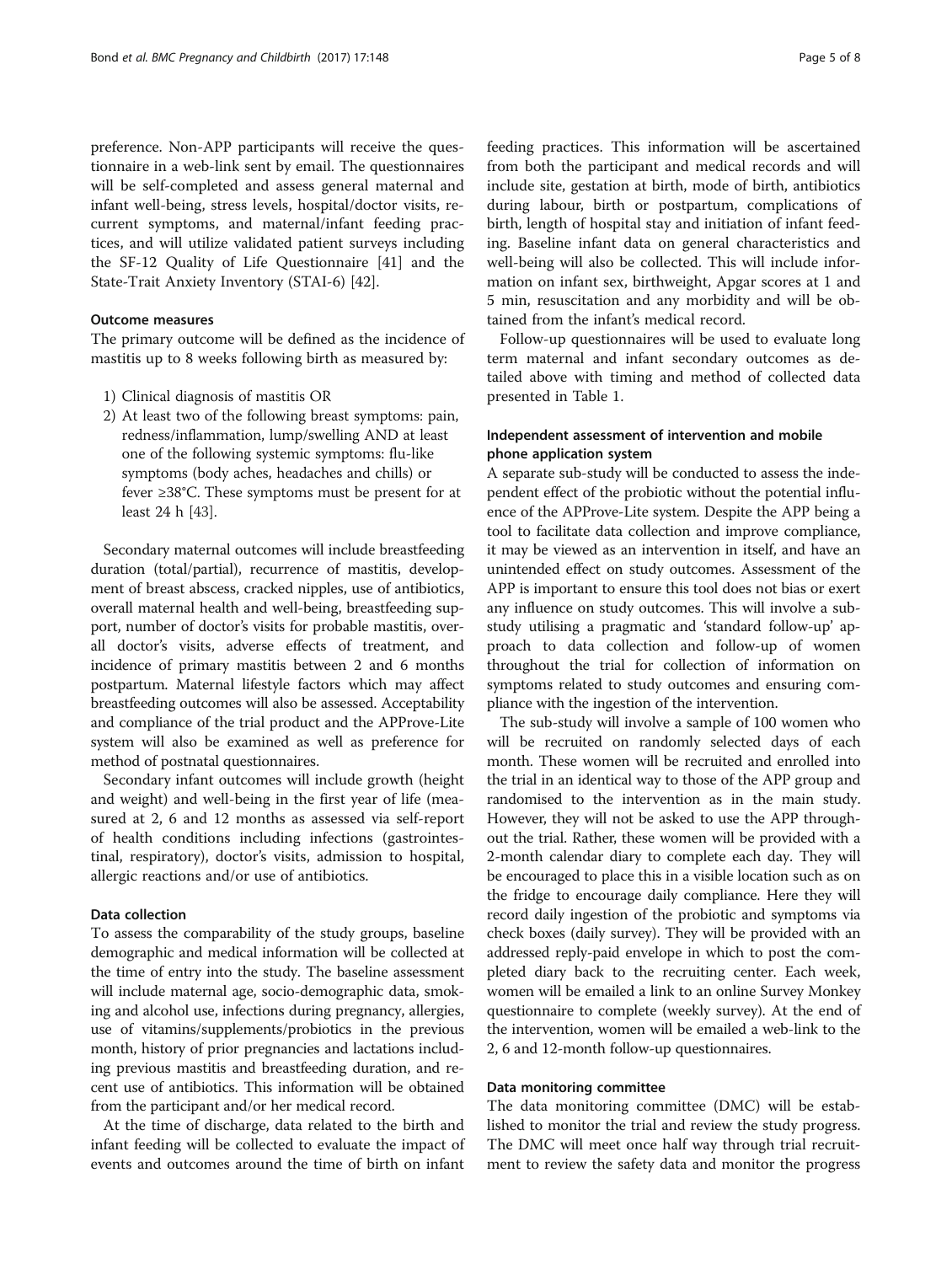<span id="page-5-0"></span>

| Table 1 Timing of data collection for the APProve trial |  |  |  |  |  |  |
|---------------------------------------------------------|--|--|--|--|--|--|
|---------------------------------------------------------|--|--|--|--|--|--|

| Peripartum Period                 | Intervention                                                                                   | Timing                          |  |
|-----------------------------------|------------------------------------------------------------------------------------------------|---------------------------------|--|
| <b>Birth</b>                      | Identification of eligible women                                                               | ≥37 weeks' gestation            |  |
| $(1 - 72 h)$                      | Patient information given, consent, baseline data collected                                    |                                 |  |
|                                   | Randomisation                                                                                  |                                 |  |
|                                   | Probiotic<br>Placebo                                                                           |                                 |  |
| Postnatal<br>(Birth to 8 weeks)   | Data collection of treatment compliance, breast pain, infection<br>symptoms and infant feeding | Daily x 56 (APP/calendar diary) |  |
|                                   | Data collection of well-being, Drs' visits, and medication intake                              | Weekly x 8 (APP/email)          |  |
| Postnatal<br>$(2,6 \& 12$ months) | Follow up questionnaire (post, email or APP)                                                   | 2 months postpartum             |  |
|                                   | Follow up questionnaire (post, email or APP)                                                   | 6 months postpartum             |  |
|                                   | Final follow up questionnaire (post, email or APP)                                             | 12 months postpartum            |  |

of the trial. There will be only one analysis at the end of the trial. The Committee members will be independent of the trial, free of conflicts with any of the investigative team. The terms of reference and functions are derived from the principles established by the Data and Safety Monitoring Boards: Lessons, Ethics, Statistics Study Group charter. The DMC will report its recommendations directly to the Trial Steering Committee, who are the authors of this protocol.

### Adverse event reporting

#### Adverse event

Side effects of the probiotic will be collected via the 2 month questionnaire. Mild gas and bloating are the only known reported side effects of Lactobacillus fermentum. Reported incidents will be reported to the DMC for review.

### Serious adverse event

Any maternal or infant deaths will be reported to the ethics committee as required and reviewed by the DMC.

#### Suspected unsuspected serious adverse reaction (SUSAR)

We do not anticipate any SUSARs in relation to this trial.

### Sample size

Given the lack of evidence related to the potential effect of probiotic use for the prevention of mastitis, we used the results from the comparable trials of antibiotics for the prevention of mastitis to determine effect sizes. Although the Cochrane review reported an overall 57% non-significant reduction in mastitis [[24](#page-7-0)], with individual trials finding an up to 76% reduced risk [\[25\]](#page-7-0), we chose a more conservative 50% reduction as a clinically meaningful treatment effect. Based on an expected rate of mastitis in the control group of 18% [\[9](#page-7-0)–[11](#page-7-0)], two-sided 5% significance level and a power of 80%, we estimated a total sample size of 452 would be required. However, given studies related to the duration of breastfeeding report a cessation rate in the first 8 weeks post-partum of up to 20% [\[9](#page-7-0), [15\]](#page-7-0), and a potential loss-to follow-up of 5– 10% may occur with withdrawals or non-compliance, we inflated the sample size by a further 30% to ensure complete data. Hence, we estimated a total sample size of approximately 600 women would be required (300 per group) for this trial, including all sites.

#### Statistical analyses

The analysis and reporting of the results will follow the CONSORT guidelines [\(http://www.consort-statement.org/](http://www.consort-statement.org/)). Primary and secondary outcomes will be analysed using an intention-to-treat approach, which includes all losses-to follow-up, non-compliances or withdrawals. Baseline characteristics will be compared between allocated treatment groups using frequencies and descriptive statistics. The principal analysis will use an unadjusted Chi-Square test to compare the incidence of mastitis between the two groups. The corresponding unadjusted relative risk with 95% confidence interval will also be calculated. Further analysis of the primary outcome will use multivariable logistic regression to examine the effect of adjusting for any imbalances at baseline or important predictors of mastitis (e.g. previous history of mastitis, antibiotic use, cracked nipples, or duration of breastfeeding). Additional unadjusted and adjusted analyses of all secondary outcomes will be performed using measures and multivariable models appropriate for the outcome. An analysis of women compliant with treatment (per protocol) will also be performed to assess the robustness of the primary findings. For all analyses, the number of cases with complete data and those with missing values will be reported. If necessary, reason for and type of missing data will be assessed to determine whether multiple imputation,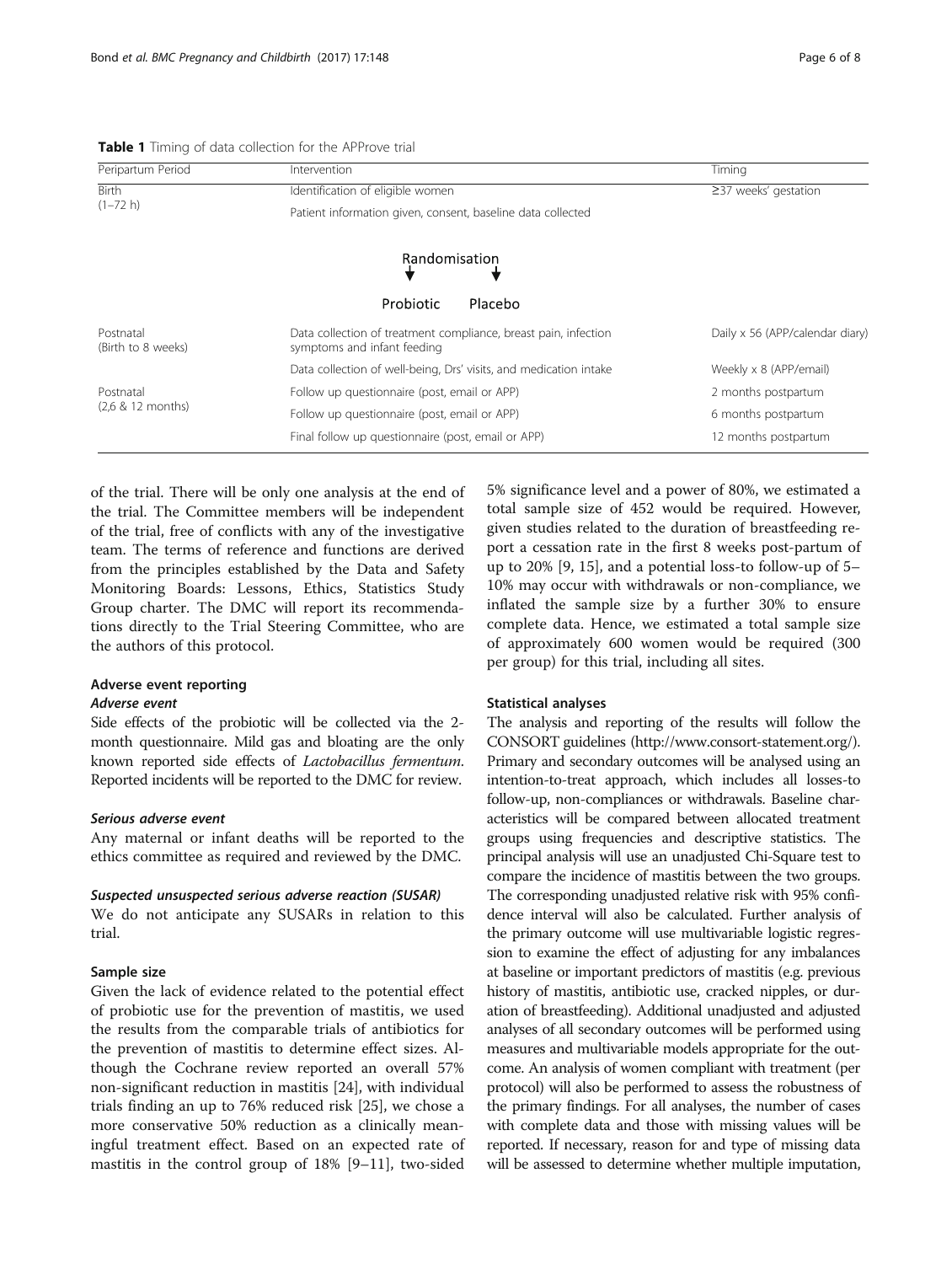<span id="page-6-0"></span>sensitivity analysis or other approaches ("best" and "worst" case scenario, last value carried forward) will be required. Analyses will be performed using SPSS Version 24 (IBM SPSS Statistics, 2016 IBM Corporation, Chicago, IL) by an analyst not involved in any data collection and blinded to treatment allocation.

To assess the impact of the APP, the rate of primary and secondary study outcomes will be compared between the main study group and small sub-sample. Compliance rates in the ingestion of the intervention, and completeness and acceptability of data collected during daily and weekly follow-up will also be examined between the two study groups.

This protocol has been formatted according to the SPIRIT (Standard Protocol Items: Recommendations for Interventional Trials) guidelines (Additional file 1).

### Discussion

Interventions that support prolonging breastfeeding duration have the potential to improve human health. Mastitis is a painful and debilitating complication of breastfeeding which affects 1 in 5 breastfeeding mothers. It is associated with early cessation of breastfeeding and, if severe, may lead to unwarranted hospital admissions for treatment of abscess often requiring treatment with antibiotics. At a time when we are experiencing the negative effects of antibiotic overuse, there is an urgent need to explore safe and effective alternatives for preventing infections such as mastitis in lactating women. This trial seeks to provide evidence for such an alternative in the form of probiotics, which may increase breastfeeding duration and potentially provide long-term health, cognitive and developmental benefits for children, as well as decrease antibiotic usage with benefits to the community and health system.

### Additional file

[Additional file 1:](dx.doi.org/10.1186/s12884-017-1330-8) SPIRIT (Standard Protocol Items: Recommendations for Interventional Trials) guidelines. (DOC 120 kb)

#### Abbreviations

AIHW: Australian Institute of Health and Welfare; APP: APProve-Lite system; CI: Confidence interval; DMC: Data Monitoring Committee; LHD: Local health district; RR: Risk ratio; SUSAR: Suspected unsuspected serious adverse reaction; WHO: World Health Organisation

#### Acknowledgements

The authors would like to thank Mr Jason Bentley of the Menzies Centre for Health Policy, University of Sydney for his assistance with sample size calculations for this study.

#### Funding

Funding was provided by the The Ramsay Research and Teaching Fund of Royal North Shore Hospital and The Kolling Institute of Medical Research. NN was supported by an Australian NHMRC Career Development Fellowship (#APP1067066). In-kind support was provided by Intersect Australia Ltd for

eResearch support and development of APProve-Lite. The funders have no role in the design and conduct of the study.

Availability of data and materials

Not applicable.

#### Authors' contributions

Author contributions are in accordance with the ICMJE guidelines. JM conceived the study. DB, JM and NN contributed to the design of the project. DB drafted the initial protocol. DB and NN were responsible for the development and implementation of the study. JM provided expert clinical input. All authors were involved in critical revision of the manuscript for important intellectual content. All authors read and approved the final manuscript for submission.

#### Competing interests

The probiotic and placebo sachets will be donated for the trial by Puremedic Pty Ltd, who will have no direct influence on the conduct, design or implementation of the trial. No trial material will bear the company name or logo. There are no commercial benefits to the researchers as a result of this trial. The authors have no conflicts of interest to report.

#### Consent for publication

Not applicable. The present manuscript does not contain any individual person's data in any form.

#### Ethics approval and consent to participate

Written informed consent will be obtained from all participants prior to randomisation with the understanding that they may withdraw at any time. Participants in this trial will be identified by a study number only, with a master code sheet linking names, treatment allocation and study numbers held securely and in a separate location from the study data. Paper records will be kept in a secure location accessible only to research staff. Electronic versions will be maintained on a password protected computer on a University of Sydney server. De-identified data will be used for the statistical analysis and all publications will include aggregated data only. Each participant will receive a copy of the plain language summary of the results either by a posted letter or email attachment. Data files will be stored for 15 (fifteen) years after completion of the project as recommended by the Australian National Health and Medical Research Council and identifiable information disposed of in a secure manner. Ethics approval for this study has been given by the Northern Sydney Local Health District Human Research Ethics Committee: HREC/14/HAWKE/358. The trial is registered with the Australian New Zealand Clinical Trials Registry: ACTRN12615000923561.

#### Publisher's Note

Springer Nature remains neutral with regard to jurisdictional claims in published maps and institutional affiliations.

#### Author details

<sup>1</sup>Clinical and Population Perinatal Health Research, Kolling Institute of Medical Research, University of Sydney, Level 2, Bldg 52, Royal North Shore Hospital Campus, St. Leonards, NSW 2065, Australia. <sup>2</sup>Menzies Centre for Health Policy, Charles Perkins Centre D17, The University of Sydney, Camperdown, NSW 2006, Australia. <sup>3</sup>Sydney Medical School - Northern, The University of Sydney, Kolling Building, Level 7, Royal North Shore Hospital, St Leonards, NSW2065Australia.

#### Received: 26 May 2016 Accepted: 11 May 2017 Published online: 19 May 2017

#### References

- 1. Allen J, Hector D. Benefits of breastfeeding. New South Wales Public Health Bulletin. 2005;16(4):42–6.
- 2. Cleminson J, Oddie S, Renfrew MJ, McGuire W. Being baby friendly: evidence-based breastfeeding support. Arch Dis Child Fetal Neonatal Ed. 2015;100(2):F173–8.
- 3. Victora CG, Bahl R, Barros AJD, França GVA, Horton S, Krasevec J, Murch S, Sankar MJ, Walker N, Rollins NC. Breastfeeding in the 21st century: epidemiology, mechanisms, and lifelong effect. The Lancet. 2016;387(10017):475–90.